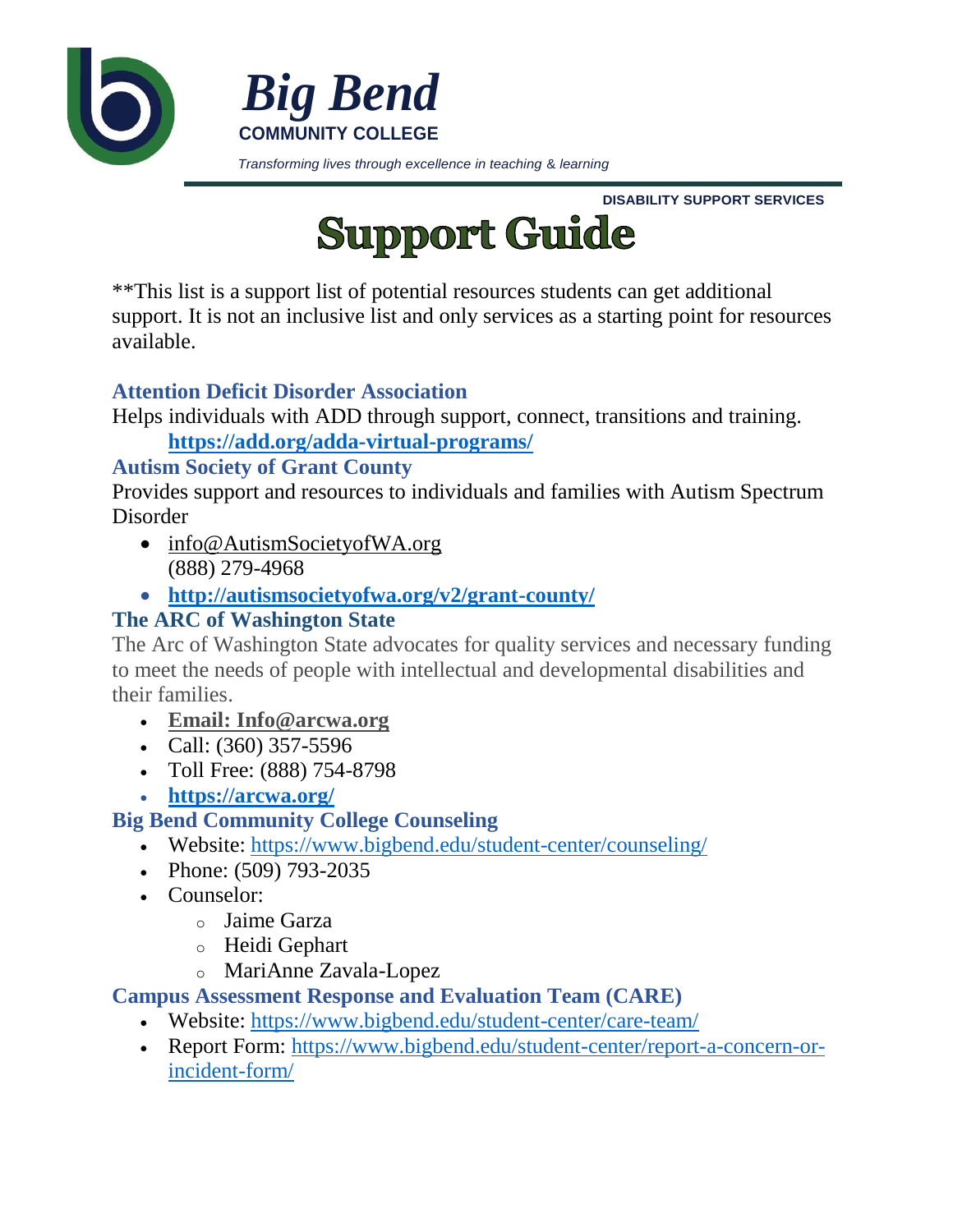



*Transforming lives through excellence in teaching* & *learning*

**DISABILITY SUPPORT SERVICES**

#### **CDC Coping with Stress**

 Website: [https://www.cdc.gov/coronavirus/2019-ncov/daily-life](https://www.cdc.gov/coronavirus/2019-ncov/daily-life-coping/managing-stress-anxiety.html?CDC_AA_refVal=https%3A%2F%2Fwww.cdc.gov%2Fcoronavirus%2F2019-ncov%2Fprepare%2Fmanaging-stress-anxiety.html)[coping/managing-stress](https://www.cdc.gov/coronavirus/2019-ncov/daily-life-coping/managing-stress-anxiety.html?CDC_AA_refVal=https%3A%2F%2Fwww.cdc.gov%2Fcoronavirus%2F2019-ncov%2Fprepare%2Fmanaging-stress-anxiety.html)[anxiety.html?CDC\\_AA\\_refVal=https%3A%2F%2Fwww.cdc.gov%2Fcoron](https://www.cdc.gov/coronavirus/2019-ncov/daily-life-coping/managing-stress-anxiety.html?CDC_AA_refVal=https%3A%2F%2Fwww.cdc.gov%2Fcoronavirus%2F2019-ncov%2Fprepare%2Fmanaging-stress-anxiety.html) [avirus%2F2019-ncov%2Fprepare%2Fmanaging-stress-anxiety.html](https://www.cdc.gov/coronavirus/2019-ncov/daily-life-coping/managing-stress-anxiety.html?CDC_AA_refVal=https%3A%2F%2Fwww.cdc.gov%2Fcoronavirus%2F2019-ncov%2Fprepare%2Fmanaging-stress-anxiety.html)

#### **Department of Services for the Blind**

Provides services for people of all ages who are blind or have low vision.

• <https://dsb.wa.gov/>

#### **Department of Vocational Rehab**

Provides individuals counseling and employment services and supports to people with disabilities, including training.

**<https://www.dshs.wa.gov/dvr>**

#### **Epilepsy Foundation**

Has support groups, training and resources for those impacted by epilepsy.

• https://www.epilepsy.com/

## **Grant Integrated Services**

Grant Integrated Services provides Developmental Disability, Mental Health, and Substance Abuse Services including help with housing, medical support, shopping, transportation, counseling, and many other services.

- $(509)$  765-9239
- Website:<https://www.grantcountywa.gov/178/Grant-Integrated-Services>

# **Grant County Crisis Line**

 $-1-800-852-2923$ 

#### **Learning Disabilities Association of Washington**

LDA supports and empowers individuals. They have resources available primarily in the Puget Sound area.

- <http://www.ldawa.org/>
- $-1-425-882-0820$

#### **National Suicide Prevention Lifeline:**

- $\cdot$  1 (800) 273-8255 (English)
- $1 (888) 628 9454$  (Español)
- $\cdot$  1 (800)799-4889 (TTY)
- Crisis Text Line: Text HOME to 741741

#### **National Institute of Mental Health**

Has information on various health topics, research and events.

https://www.nimh.nih.gov/